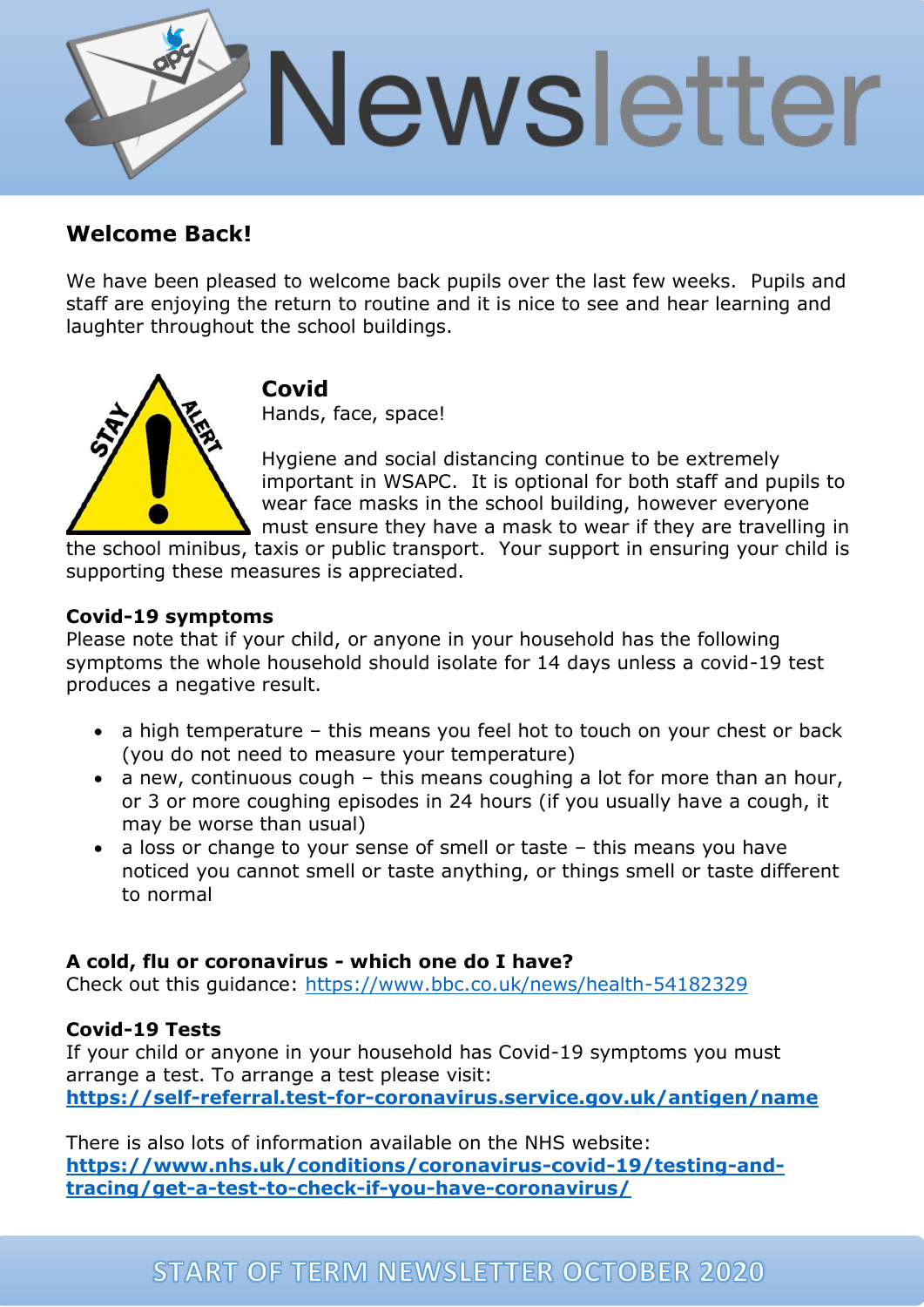

Once you have received your test results please contact the school and let them know as soon as possible. If the result is negative and your child is feeling well, they may then return to school.

## **What will happen in the event of local or national lockdowns?**

APC will endeavour to remain open for all pupils unless staffing or government guidance deems this unsafe.

# **Data Collection**

Data collection sheets will be sent home for checking and updating. It's important we ensure we hold up to date information on your child. Please check sign and return to your centre office as soon as possible.



Our updated privacy statement is available on our website [HERE.](http://apcollege.co.uk/wp-content/uploads/2016/10/Privacy-Notice-Pupil-1.pdf)



## **Microsoft Teams**

As the development and use of Teams is rolled out across the school, Centres will communicate this to you.

**Rewards** Look out for letters about our exciting new rewards scheme.





### **Nut Free School**

All WSAPC sites are now 'nut free'. Please ensure that your child doesn't bring any products containing nuts of any kind onto school premises. Nut allergies can be life threatening and we are implementing this for the safety of our pupils and staff.

# **START OF TERM NEWSLETTER OCTOBER 2020**